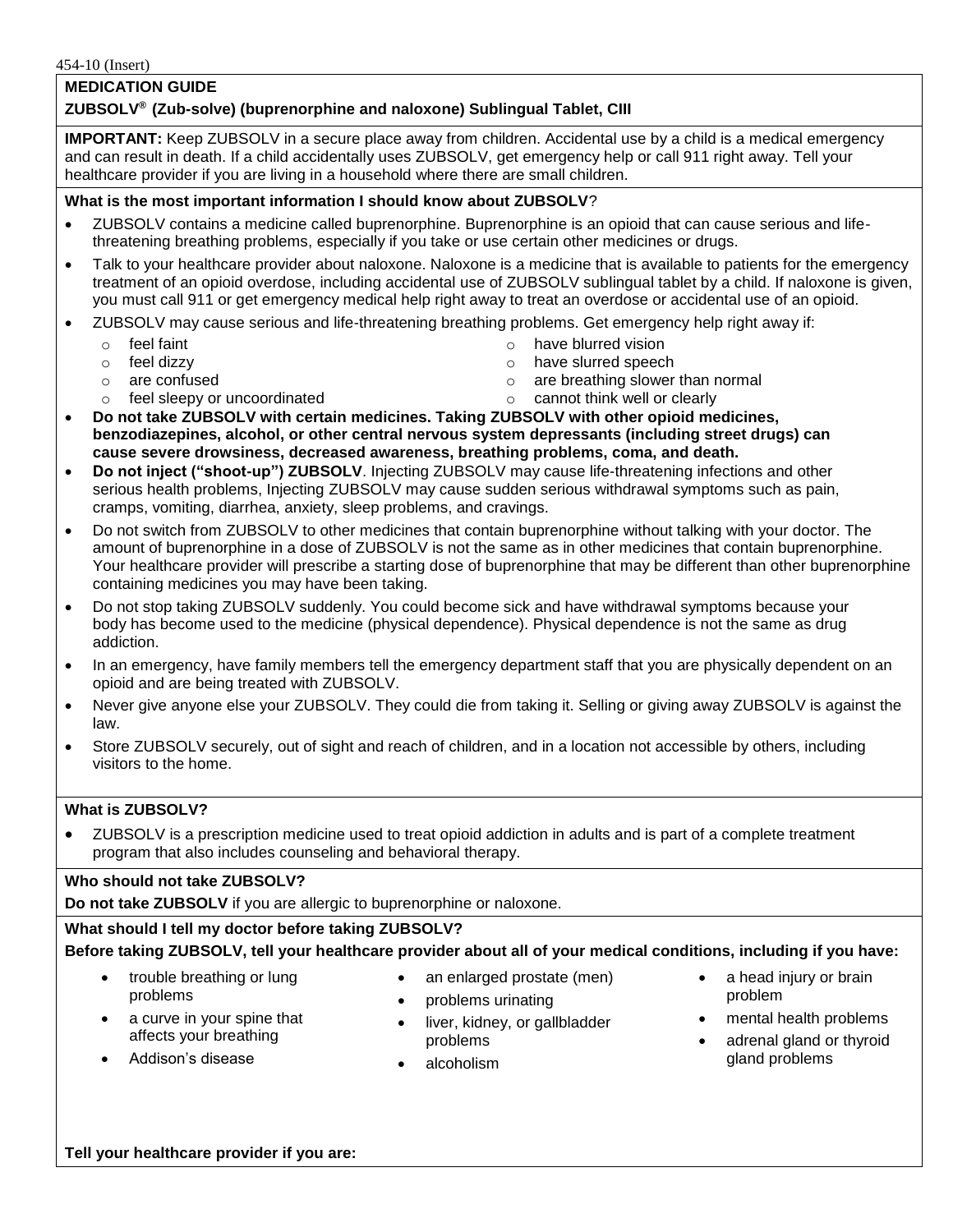454-10 (Insert)

- **pregnant or plan to become pregnant.** If you take ZUBSOLV while pregnant, your baby may have symptoms of opioid withdrawal at birth that could be life-threatening if not recognized and treated. Talk to your healthcare provider if you are pregnant or plan to become pregnant.
- **breastfeeding.** ZUBSOLV can pass into your breast milk and harm your baby. Talk to your healthcare provider about the best way to feed your baby if you take ZUBSOLV. Monitor your baby for increased drowsiness and breathing problems if you breastfeed during treatment with ZUBSOLV.

**Tell your healthcare provider about all of the medicines you take**, including prescription and over-the-counter medicines, vitamins, or herbal supplements.

# **How should I take ZUBSOLV?**

# **Read the Instructions for Use at the end of this Medication Guide for detailed instructions on how to take ZUBSOLV**

- Take ZUBSOLV exactly as prescribed by your healthcare provider**.** Your healthcare provider may change your dose after seeing how it affects you. Do not change your dose unless your healthcare provider tells you to change it.
- Do not take ZUBSOLV more often than prescribed by your healthcare provider.
- **ZUBSOLV is not for occasional or "as needed" use**
- You may be prescribed a dose of 2 or more ZUBSOLV sublingual tablets at the same time.
- After induction (your first day of dosing), take ZUBSOLV 1 time a day.
- Use the entire ZUBSOLV tablet. Do not cut, chew, or swallow the tablet.
- If you miss a dose of ZUBSOLV, take it as soon as you remember. If it is almost time for your next dose, skip the missed dose and take the next dose at your regular time. Do not take 2 doses at the same time unless your healthcare provider tells you to. If you are not sure about your dosing, call your healthcare provider.
- Dispose of expired, unwanted, or unused ZUBSOLV by promptly flushing down the toilet (if a drug take-back option is not readily available). Visit www.fda.gov/drugdisposal for additional information on disposal of unused medicines.

**If you take too much ZUBSOLV or overdose, get emergency medical help right away.**

## **What should I avoid while taking ZUBSOLV?**

- **Do not drive, operate heavy machinery, or perform any other dangerous activities until you know how ZUBSOLV affects you.** Buprenorphine can cause drowsiness and slow reaction times. ZUBSOLV can make you sleepy, dizzy, or lightheaded.
- **You should not drink alcohol** or use prescription or over-the-counter medicines that contain alcohol while taking ZUBSOLV, because this can lead to loss of consciousness or even death.

# **What are the possible side effects of ZUBSOLV? ZUBSOLV can cause serious side effects, including:**

- **Trouble breathing.** Taking ZUBSOLV with other opioid medicines, benzodiazepines, alcohol, or other central nervous system depressants can cause breathing problems that can lead to coma and death.
- **Sleepiness, dizziness, and problems with coordination.**
- **Physical dependence or abuse.**
- **Liver problems**. Call your healthcare provider right away if you notice any of these symptoms:
	- your skin or the white part of your eyes turns yellow (jaundice)
	- dark or "tea-colored" urine
	- light colored stools (bowel movements)  $\bullet$  nausea
- Your healthcare provider should do blood tests to check the liver before you start taking and while you take ZUBSOLV.
- **Allergic reaction.** You may have a rash, hives, swelling of your face, wheezing, low blood pressure, or loss of consciousness. Call your healthcare provider or get emergency help right away.
- **Opioid withdrawal.** Call your healthcare provider right away if you get any of these symptoms:
	-
	- sweating more than normal sweating more than normal
	- feeling hot or cold more than normal values are vomiting
	-
	- watery eyes
	- shaking **goose bumps**

• loss of appetite

stomach area

pain, aching, or tenderness on the right side of your

- 
- 
- runny nose **muscle aches muscle aches**
- **Decrease in blood pressure.** You may feel dizzy if you get up too fast from sitting or lying down.
- $\bullet$ **The most common side effects of ZUBSOLV include:**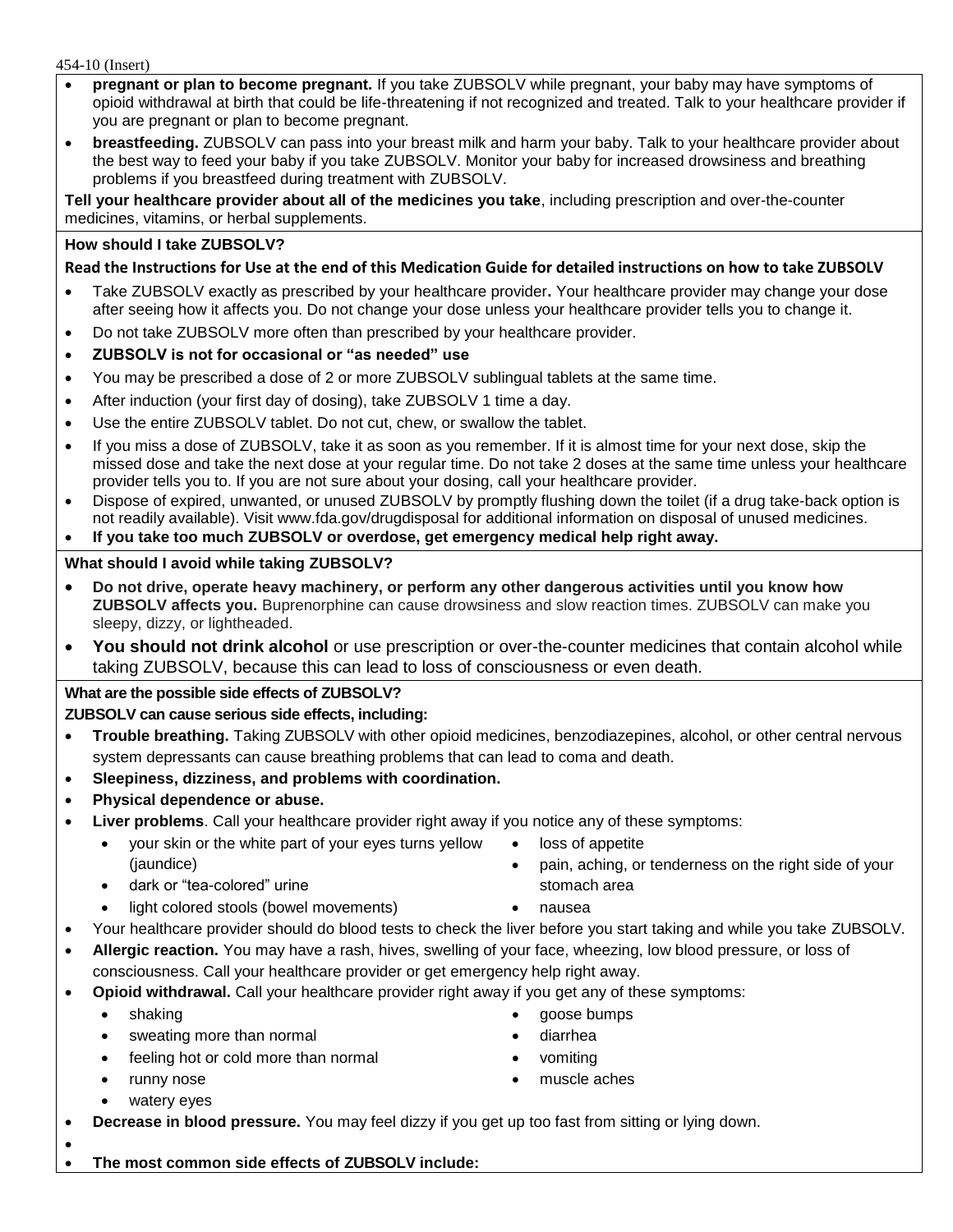454-10 (Insert)

- headache **pain**
- 
- 
- nausea **increased sweating increased sweating**
- vomiting **become in the contract of the contract of the contract of the contract of the contract of the contract of the contract of the contract of the contract of the contract of the contract of the contract of the cont**
- constipation
- ZUBSOLV sublingual tablet may affect fertility in males and females. Talk to your healthcare provider if this is a concern for you.
- These are not all the possible side effects of ZUBSOLV.

Call your doctor for medical advice about side effects. You may report side effects to FDA at 1-800-FDA-1088.

#### **General information about the safe and effective use of ZUBSOLV.**

Medicines are sometimes prescribed for purposes other than those listed in a Medication Guide. Do not use ZUBSOLV for a condition for which it was not prescribed. Do not give ZUBSOLV to other people, even if they have the same symptoms you have. It may harm them and it is **against the law**. You can ask your doctor or pharmacist for information that is written for health professionals.

Manufactured for and distributed by Orexo US, Inc. Morristown, NJ 07960 USA ZUBSOLV is a licensed trademark of Orexo US, Inc.© 2021 Orexo US, Inc. All rights reserved. Printed in USA

This Medication Guide has been approved by the U.S. Food and Drug Administration.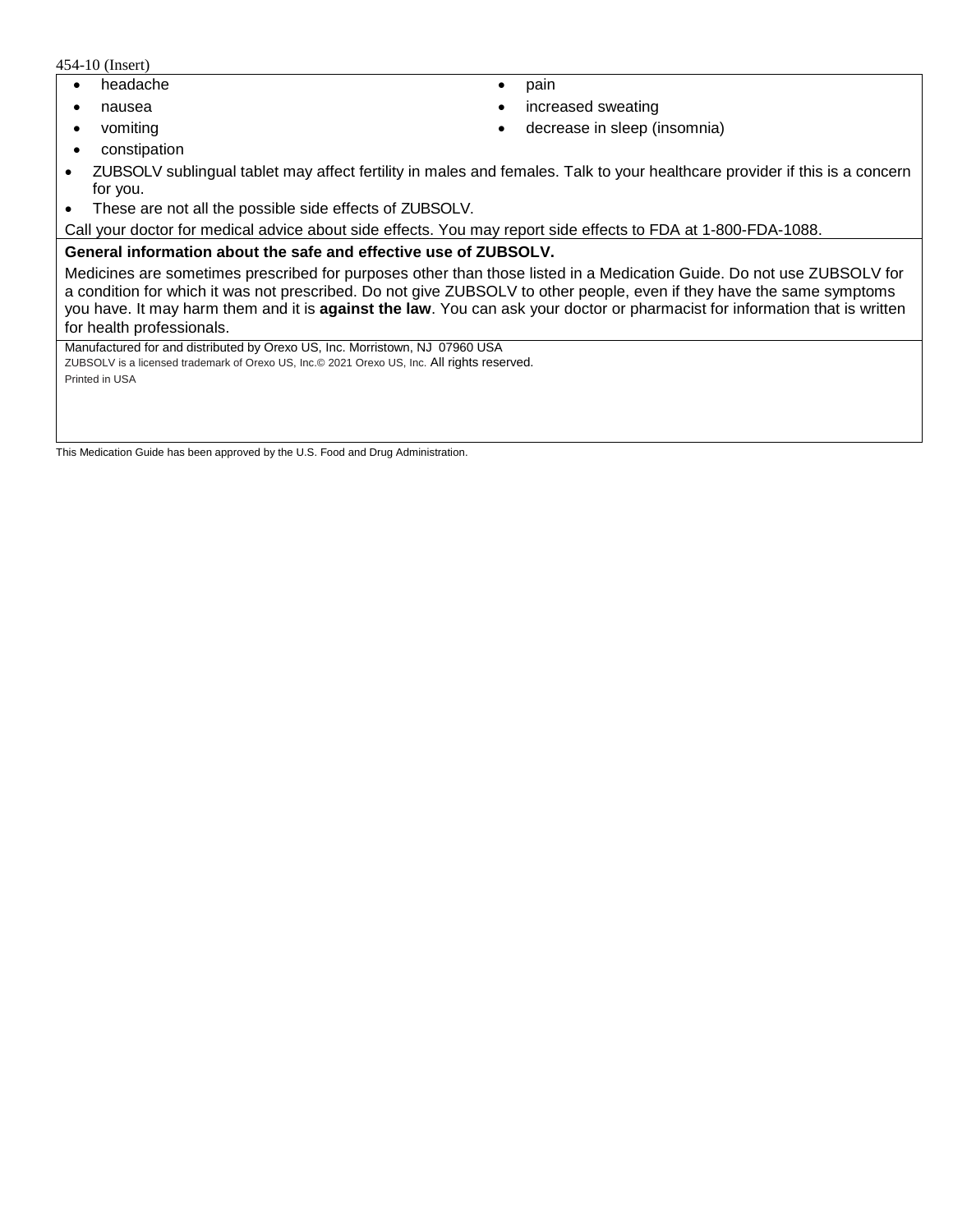## **INSTRUCTIONS FOR USE**

# **ZUBSOLV® (Zub-solve) (buprenorphine and naloxone) Sublingual Tablet, CIII**

### **This "Instructions for Use" contains information on how to correctly take ZUBSOLV sublingual tablets.**

### **Important Information You Need to Know Before Taking ZUBSOLV sublingual tablets:**

Your healthcare provider should show you how to take **ZUBSOLV sublingual tablets** the right way.

#### **Preparing to take ZUBSOLV sublingual tablets:**

- Follow the same instructions every time you take a dose of ZUBSOLV.
- ZUBSOLV comes in a blister pack with 10 blister units. Each blister unit contains a ZUBSOLV tablet.
- Take the dose prescribed by your doctor as follows:
	- o Pull apart 1 of the blister units from the blister pack by tearing along the dotted lines (perforations) until it is fully separated (See Figure A).



**Figure A** 

o When the blister unit is fully separated, fold the single unit down at dotted line toward the blister (See Figure B).



o Slowly tear down at notch to open the blister unit (See Figure C).